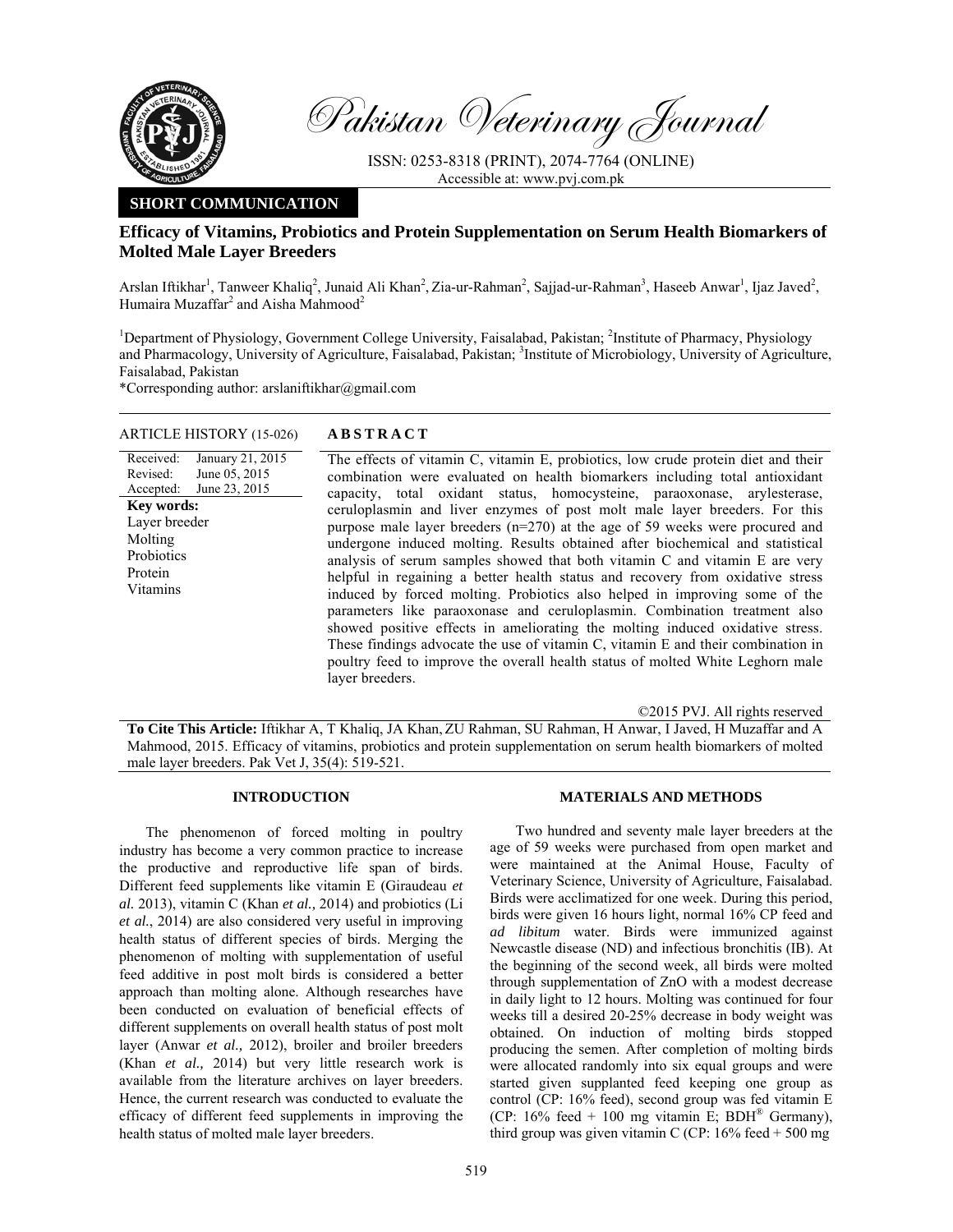**Table 1:** Ingredients and composition of 12% crude protein diet fed to layer breeders.

| Ingredients                        | g/kg feed |
|------------------------------------|-----------|
| Corn                               | 356       |
| Wheat                              | 80        |
| Rice Broken                        | 260       |
| Sorghum                            | 50        |
| <b>Rice Polish</b>                 | 120       |
| Guar Meal                          | 20        |
| <b>Sunflower Meal</b>              | 30        |
| Corn Glutton 60 %                  | 20.5      |
| Soya Bean Meal                     | 20        |
| Molasses                           | 40.5      |
| Lysine                             | 3.0       |
| <b>Calculated Composition:</b>     |           |
| Crude Protein (%)                  | 12.01     |
| Metabolizable Energy (ME; kcal/Kg) | 2893      |

vitamin C; RDH® England), forth group was given probiotics (CP:  $16\%$  feed + 50 mg probiotics; Protexin<sup>®</sup> Hilton Pharma, Holland), fifth group was given feed with 12% CP (Table 1) while last group was given combination of all above treatments till the end of experiment.

After five weeks of supplemented feeding, birds started producing semen again. First blood sampling was collected after one week of first ejaculate and sampling continued for next five consecutive weeks. Serum thus extracted was stored at  $-20^{\circ}$ C till further analysis. Biological health biomarkers including total antioxidant capacity (TAC), total oxidant status (TOS), homocysteine, paraoxonase, arylesterase and ceruloplasmin were determined to assess general health status and oxidative stress of post molt birds. Serum ALT and AST levels were also measured to estimate the oxidative damage of liver cells. TAC and TOS were measured followed method described by Erel (2004) and Erel (2005), respectively. Homocysteine estimation was done through commercially available kit procured from Diazyme® Laboratories, USA. The ALT and AST levels were also estimated through commercially available kits by Randox® Laboratories, UK. A semi auto-analyzer (Biosystem BTS-330, Costa Brava, Barcelona, Spain) was used for spectrophotometric analysis. All blood samples were centrifuged in Beckman TJ-6® Centrifuge, USA to collect the serum samples.

The data was subjected to two-way ANOVA and Duncan Multiple Range test to estimate the significance of difference between groups. The software package GraphPad Prism 5.04® was used to analyze the data and significance level was at P<0.05.

#### **RESULTS AND DISCUSSION**

Results obtained showed that overall mean serum TAC level was significantly (P<0.05) increased in vitamin E, vitamin C and combination treatment groups while a significant decrease was found in case of probiotics group. Level of TOS was also decreased  $(P<0.05)$  in vitamin E and vitamin C groups indicating retrieval from oxidative stress induced after the practice of molting (Table 2). These results were quite similar to the findings of Khan *et al.* (2014) in post-molt male broiler breeders. Panda and Cherian (2014) also reported that vitamin E is quite important in protection against the development of oxidative stress. It prevents oxidative injury of PUFAs, thiol rich protein constituents of cellular membranes and the cytoskeleton and nucleic acid and thereby maintains the structural and functional integrity of sub cellular organelles. Erel (2004) also found the higher TAC level and considerably lower TOS level in vitamins treated groups of birds as compared to control one. In the current study, a significant increase in oxidative stress and significant decrease in TAC level was observed in probiotics group which is contrary to the results reported by Anwar *et al.* (2012) whereas an increase in TAC and a significant decrease in oxidant status were found in probiotic treated female layer birds.

Homocysteine is also thought to increase during oxidative stress (Anwar *et al.*, 2012). In the current research, serum homocysteine concentration was significantly decreased in vitamin C, vitamin E and 12% CP groups as compared to that of control (Table 2). In current study, level of paraoxonase (PON1) was also higher  $(P<0.05)$  in vitamin E and vitamin C groups as compared to control one while the level of arylesterase (PON3) was higher (P<0.05) in vitamin C treated groups as compared to control group (Table 2). Gursu *et al*. (2004) reported a significant increase in paraoxonase and arylesterase activity in rats given vitamin C supplements. Anwar *et al.* (2012) found a significant increase in paraoxonase and arylesterase level of molted layer birds when treated with probiotics. These findings were similar to our findings where a significant increase in paraoxonase level was found in probiotics supplemented group. In another study by Sohail *et al.* (2011) levels of paraoxonase and arylesterase were significantly decreased in group given probiotics supplemented feed. Ceruloplasmin is an  $\alpha_2$ -globulin present in the blood and is mainly associated with the copper reserves of the body. The zinc supplementation in diet is considered responsible for a decrease in ceruloplasmin level. Ceruloplasmin level was found significantly decreased (P<0.05) in vitamin C treated group and significantly decreased in probiotics group (Table 2) as has also been reported by Anwar *et al.* (2012).

Serum aspartate aminotransferase (AST) and alanine aminotransferase (ALT), important health status indictors, also explain the oxidative damage at liver level. Increased

**Table 2:** Serum level of biological health biomarkers in different trial groups of post molt male layer breeders

| <b>Table 2.</b> Scram level of biological ficatur biolitances in since end and groups of pose more mate tayer bi ecsens |                              |                                                                             |                                                                 |                                                                                                                                               |                                                            |                                                                                                                        |                                      |                                                                                |                           |  |
|-------------------------------------------------------------------------------------------------------------------------|------------------------------|-----------------------------------------------------------------------------|-----------------------------------------------------------------|-----------------------------------------------------------------------------------------------------------------------------------------------|------------------------------------------------------------|------------------------------------------------------------------------------------------------------------------------|--------------------------------------|--------------------------------------------------------------------------------|---------------------------|--|
| Groups                                                                                                                  | TAC.<br>mmol Trolox          | <b>TOS</b><br>(umol $H_2O_2$<br>equivalent $L^{-1}$ ) equivalent $L^{-1}$ ) | OSI                                                             | $(molL^{-1})$                                                                                                                                 |                                                            | Homocysteine Paraoxonase Arylesterase<br>(Umin <sup>-I</sup> ml <sup>-I</sup> ) (Umin <sup>-I</sup> ml <sup>-I</sup> ) | Ceruloplasmin<br>(UL <sup>-1</sup> ) | AST<br>$(UL^{-1})$                                                             | <b>ALT</b><br>$(UL^{-1})$ |  |
| Control                                                                                                                 | $1.00 + 0.09^{\circ}$        | l.46±0.12 <sup>AB</sup>                                                     |                                                                 | $152.3 \pm 15.1^8$ 31.86 $\pm 1.17^4$                                                                                                         | $4167+435^{D}$ 1473+75 <sup>C</sup>                        |                                                                                                                        | $36.77 + 4.24^B$                     | $49.59 + 1.75$ <sup>A</sup>                                                    | $15.51 + 1.43A$           |  |
| Vitamin E                                                                                                               | $1.38 \pm 0.14$ <sup>A</sup> | $1.02 + 0.08$ <sup>D</sup>                                                  |                                                                 | $75.13 \pm 6.82^D$ $25.29 \pm 2.53^C$                                                                                                         | $536.4 \pm 39.8$ <sup>A</sup> 166.7 $\pm$ 6.2 <sup>B</sup> |                                                                                                                        | $36.89 \pm 2.97^8$                   | $43.06 \pm 3.38$ <sup>B</sup>                                                  | $12.01 \pm 0.90^{\circ}$  |  |
| Vitamin C                                                                                                               | $1.19 \pm 0.08^{\text{B}}$   |                                                                             |                                                                 | $0.94\pm0.08^{\circ}$ 82.03 $\pm$ 12.32 <sup>°</sup> 25.42 $\pm$ 2.62 <sup>°</sup> 535.7 $\pm$ 25.5 <sup>A</sup> 179.7 $\pm$ 6.1 <sup>A</sup> |                                                            |                                                                                                                        | $22.84 \pm 3.96^D$                   | $44.22 \pm 3.61^8$ 11.53 $\pm 0.84^C$                                          |                           |  |
| 12% CP                                                                                                                  | $1.01 \pm 0.08$ <sup>C</sup> |                                                                             | $1.37 \pm 0.08^{\text{BC}}$ 140.5 $\pm$ 9.8 <sup>BC</sup>       | $25.55 \pm 2.63^{\circ}$                                                                                                                      |                                                            | $492.0 \pm 41.3^B$ $174.4 \pm 15.2^{AB}$                                                                               | $31.04 \pm 5.40^{\circ}$             | $51.21 \pm 1.00^{A}$ $14.22 \pm 0.45^{B}$                                      |                           |  |
| Probiotics                                                                                                              | $0.84 \pm 0.11$ <sup>D</sup> | $1.51 \pm 0.09$ <sup>A</sup>                                                | 201.3±29.8 <sup>A</sup>                                         | $30.69 \pm 3.42^{\circ}$                                                                                                                      | $469.1 \pm 40.6^{\circ}$ $144.6 \pm 9.7^{\circ}$           |                                                                                                                        | $40.73 \pm 3.75$ <sup>A</sup>        | $50.34 \pm 2.75$ <sup>A</sup> $15.13 \pm 1.70$ <sup>AB</sup>                   |                           |  |
| Combination <sup>®</sup><br>$\cdots$                                                                                    | $1.12 \pm 0.16^B$            | $\cdots$                                                                    | $1.30 \pm 0.16$ <sup>C</sup> $133.4 \pm 28.0$ <sup>C</sup><br>. | $28.25 \pm 4.18$ <sup>B</sup><br>$\cdots$                                                                                                     | $417.9 \pm 79.7$ <sup>D</sup> 175.6 ± 4.7 <sup>AB</sup>    |                                                                                                                        | $23.67 \pm 3.15^{\circ}$             | $49.42 \pm 1.75$ <sup>A</sup> $15.43 \pm 1.16$ <sup>A</sup><br>- - - - - - - - |                           |  |

Values (mean+SE) within a column having different alphabets differ significantly (P<0.05); \*12% CP feed + 100 mg vitamin E + 500 mg vitamin C + 50 mg probiotics (Protexin®) per kg of feed.